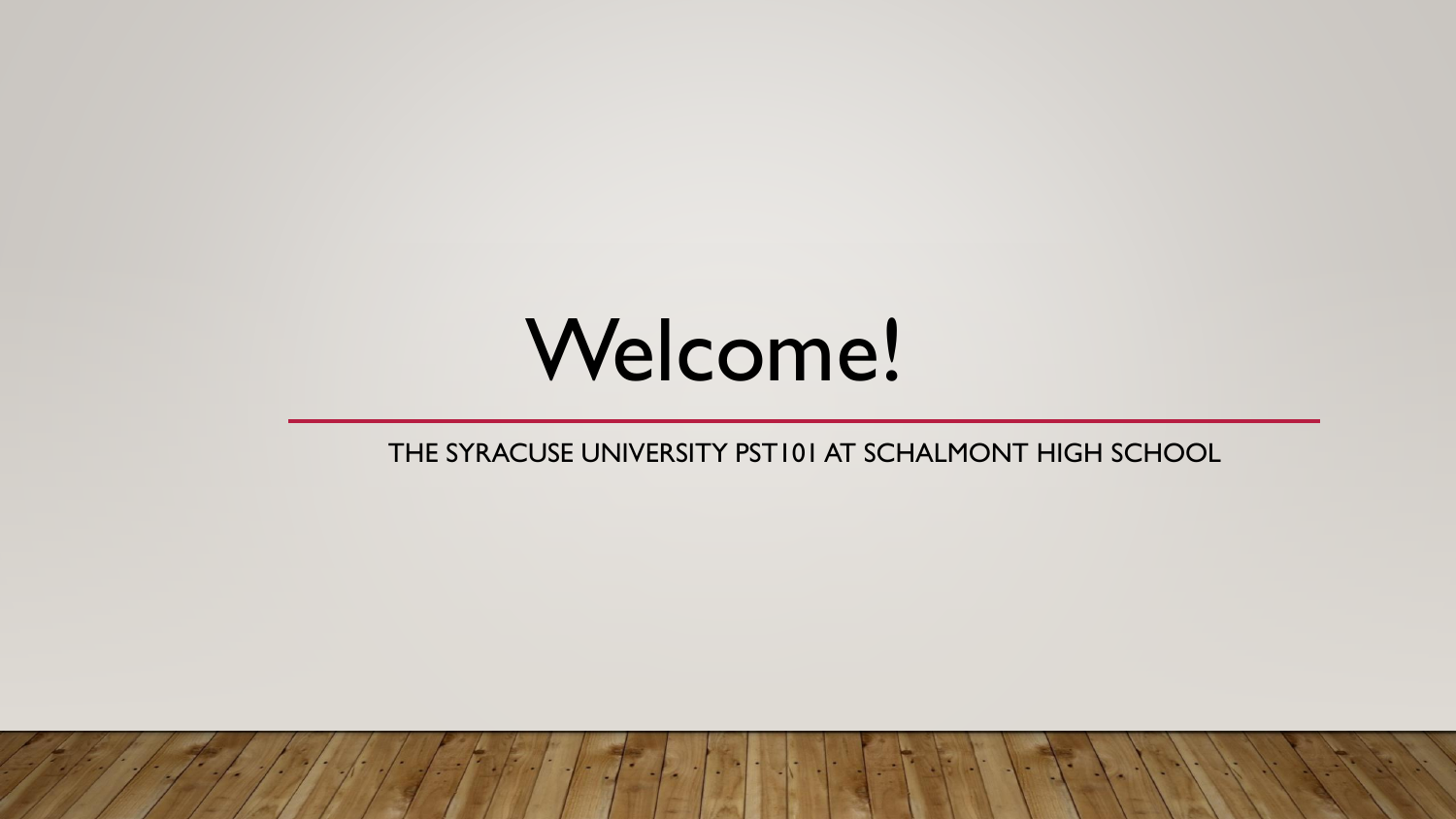# THE TAX DILEMMA IN THE SCHALMONT SCHOOL DISTRICT

PRODUCED BY SYRACUSE UNIVERSITY PST101 AT SCHALMONT HIGH SCHOOL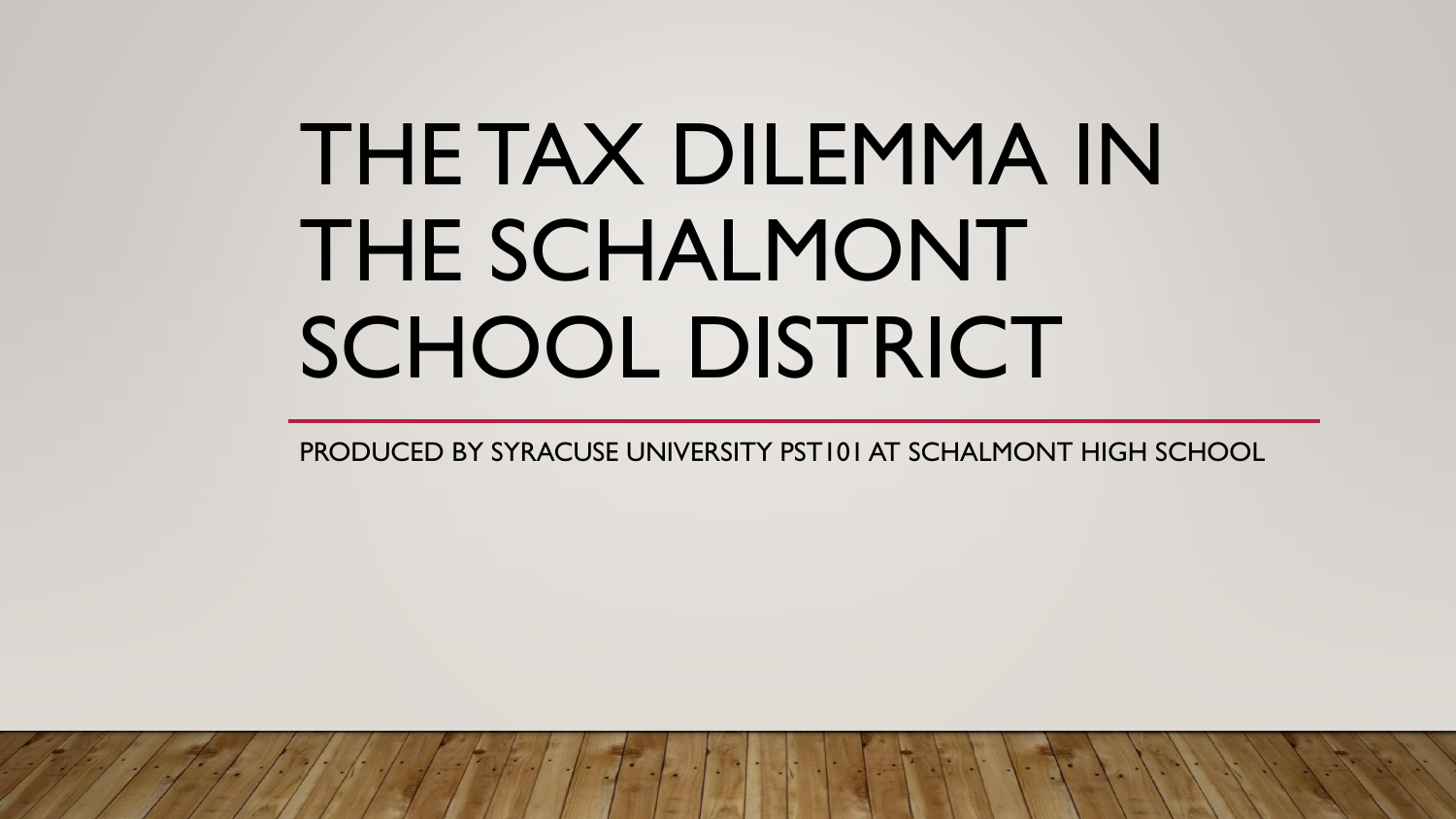# WHAT IS THE PROBLEM?

• The inequitable tax burden on businesses in the Schalmont School District hinders the economic development in the Town of Rotterdam, New York.

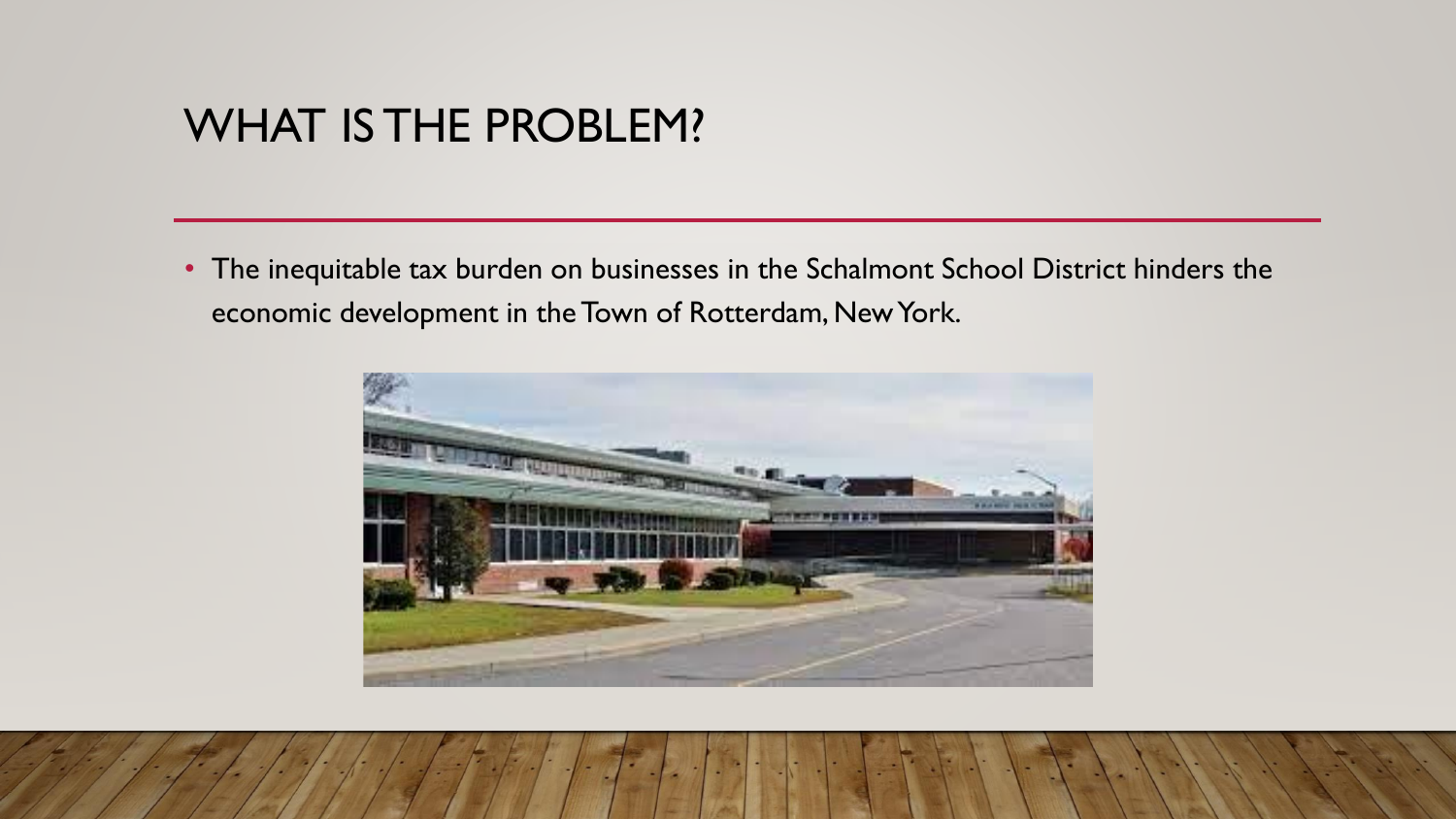# NEGATIVE IMPACTS ON THE COMMUNITY

In the Schalmont School District…

- Inequitable school tax rates for commercial and residential properties
- Depreciating business value
- Number of businesses stagnated
- Businesses receive PILOT agreements
	- (Payment In Lieu Of Taxes)
- Limited economic development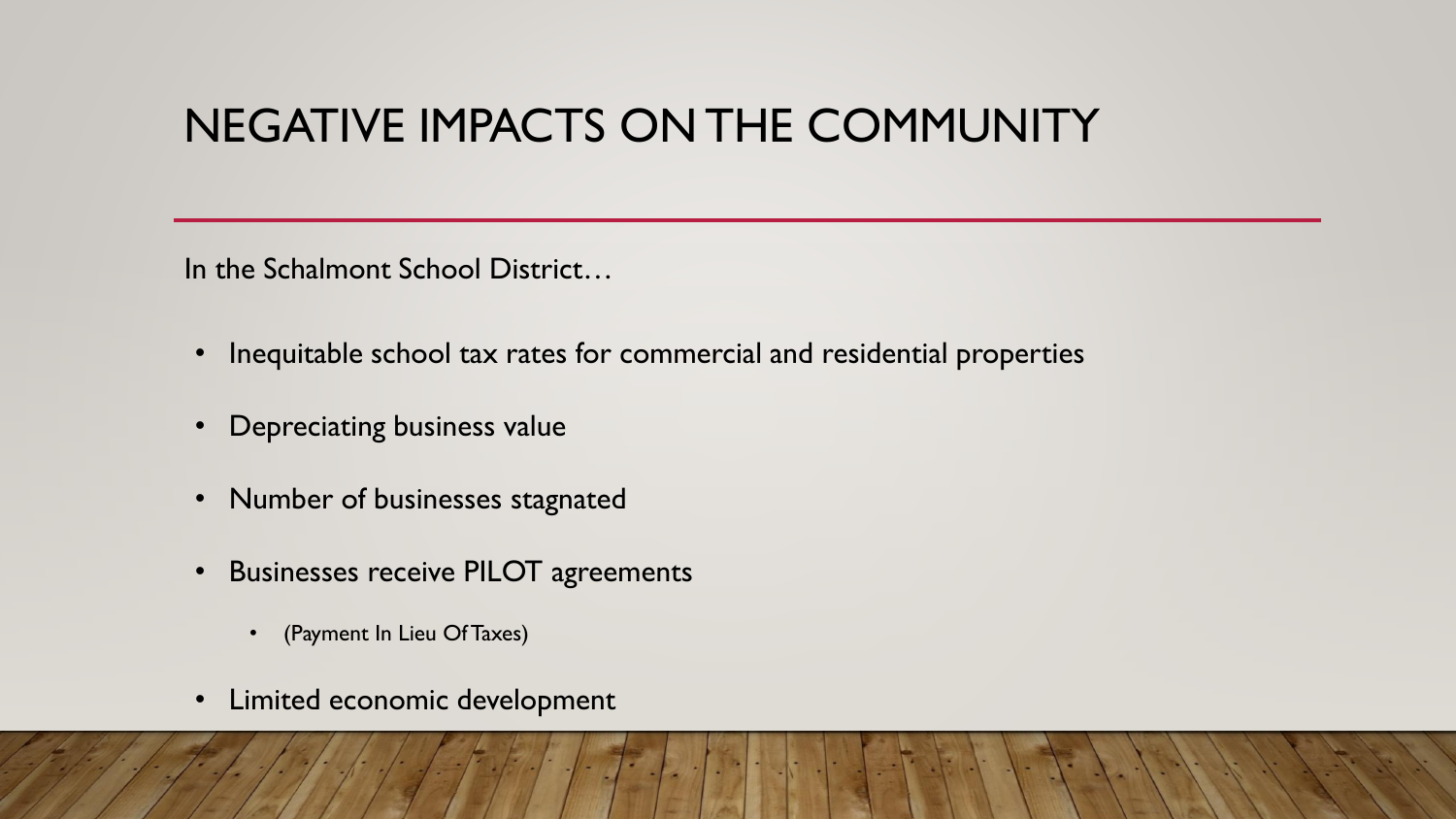# EVIDENCE OF THE PROBLEM

• In the last four years, the value of commercial properties has increased in the Mohonasen School District. However, in the Schalmont School District, the value of commercial properties has decreased.



#### Source: Town of Rotterdam Assessor's Office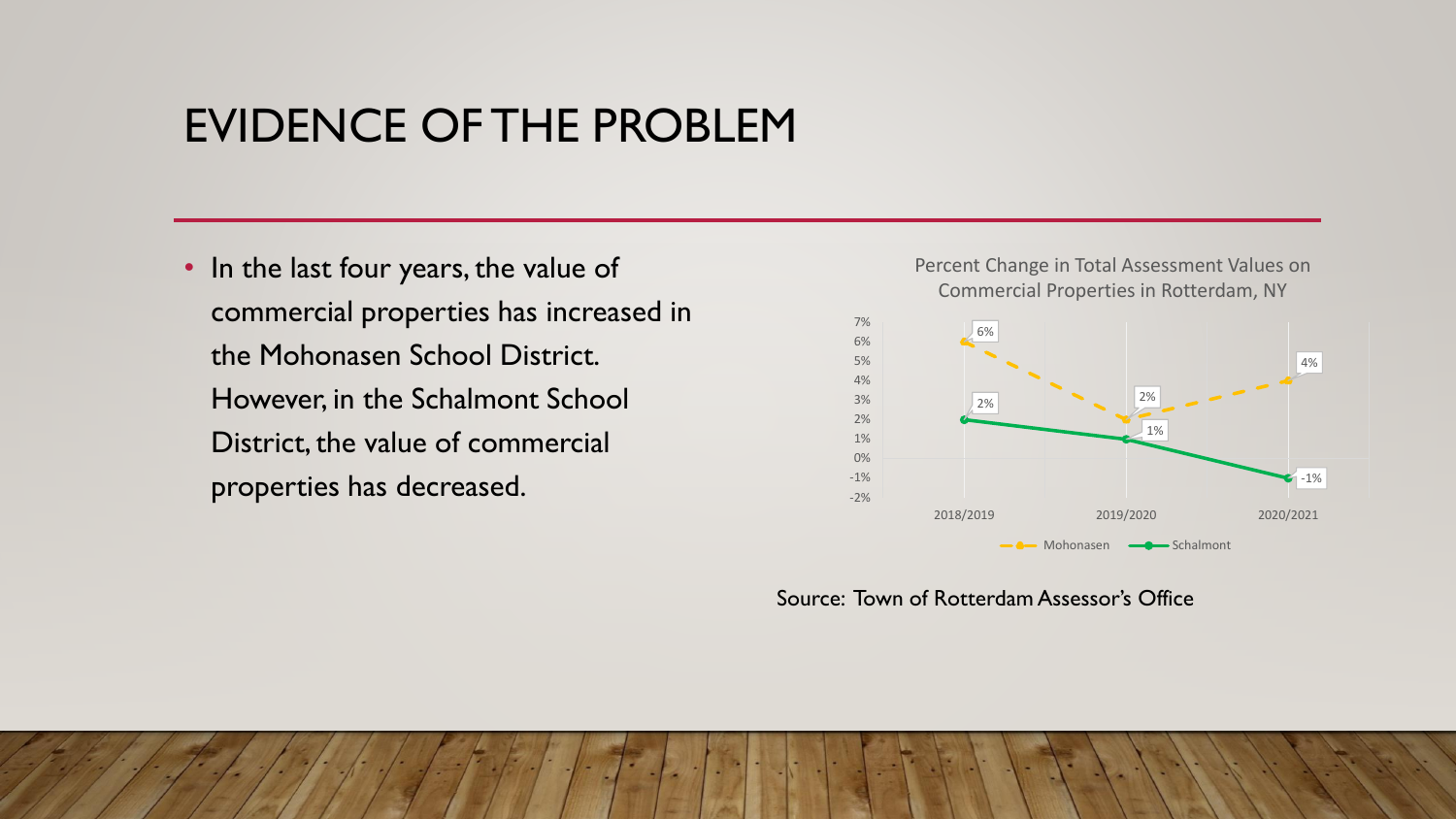### COMMERCIAL PROPERTIES IN SCHALMONT AND MOHONASEN **DISTRICTS**

\*INCLUDES APARTMENTS AND HEAVY MANUFACTURING

| Year | <b>Schalmont</b> | Mohonasen |
|------|------------------|-----------|
| 2017 | 206              | 362       |
| 2018 | 208              | 361       |
| 2019 | 209              | 365       |
| 2020 | 204              | 363       |
| 2021 | 208              | 361       |

Source: Rotterdam Town Assessor B. Canning via Personal Communication, 2021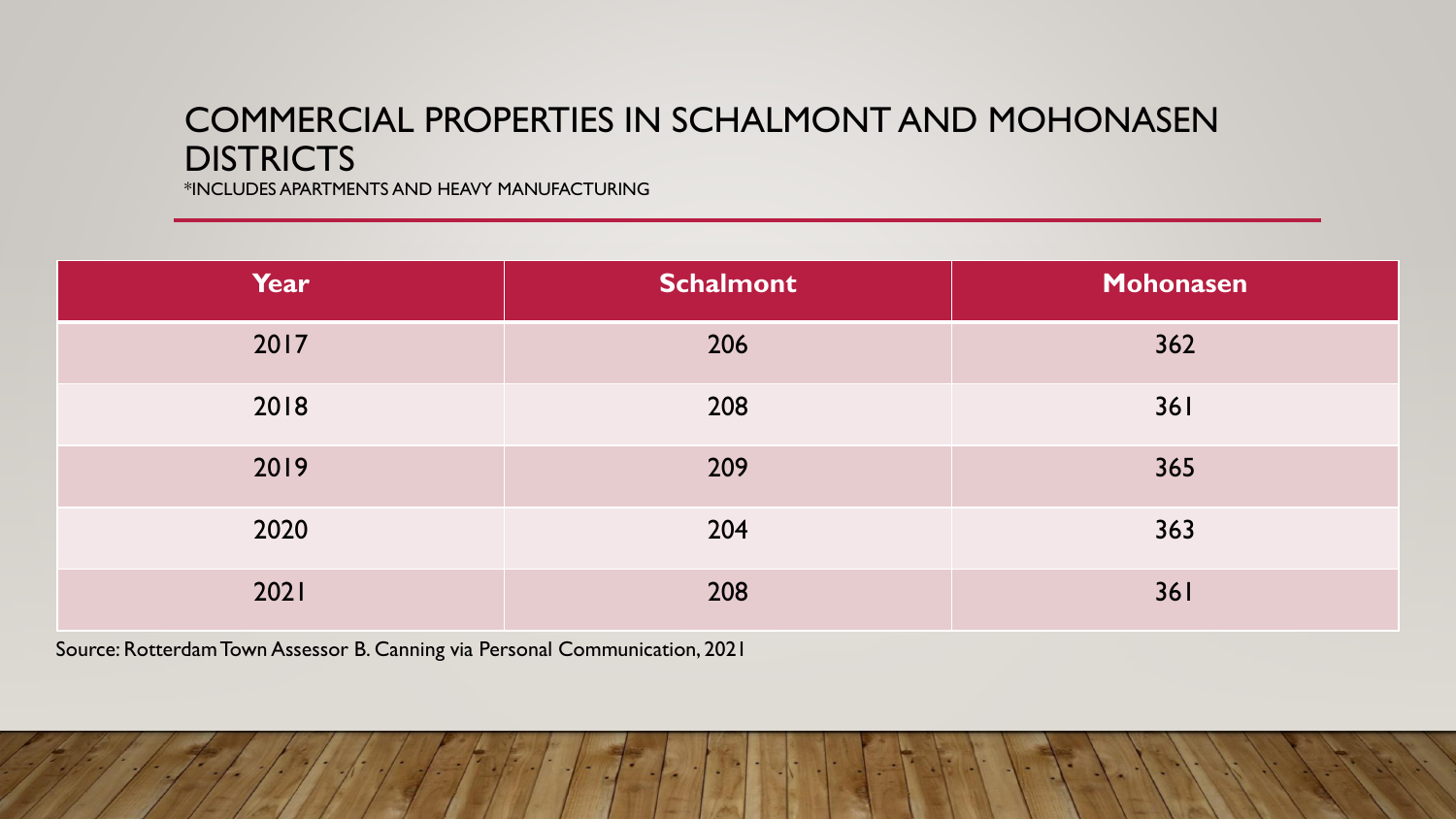# HOMESTEAD TAX EXEMPTION

- The Homestead Tax Exemption is an exemption on property taxes given to residential properties.
- Establishes two property tax rates within a municipality
	- Homesteaded property: Residential property
	- Non-Homesteaded: Commercial property, vacant land, and any residential property over 10 acres
- In NYS, the Homestead Tax Exemption is made available to school districts by their local municipalities. The school board can then decide if they would like to allow the Homestead Tax Exemption to be put in place.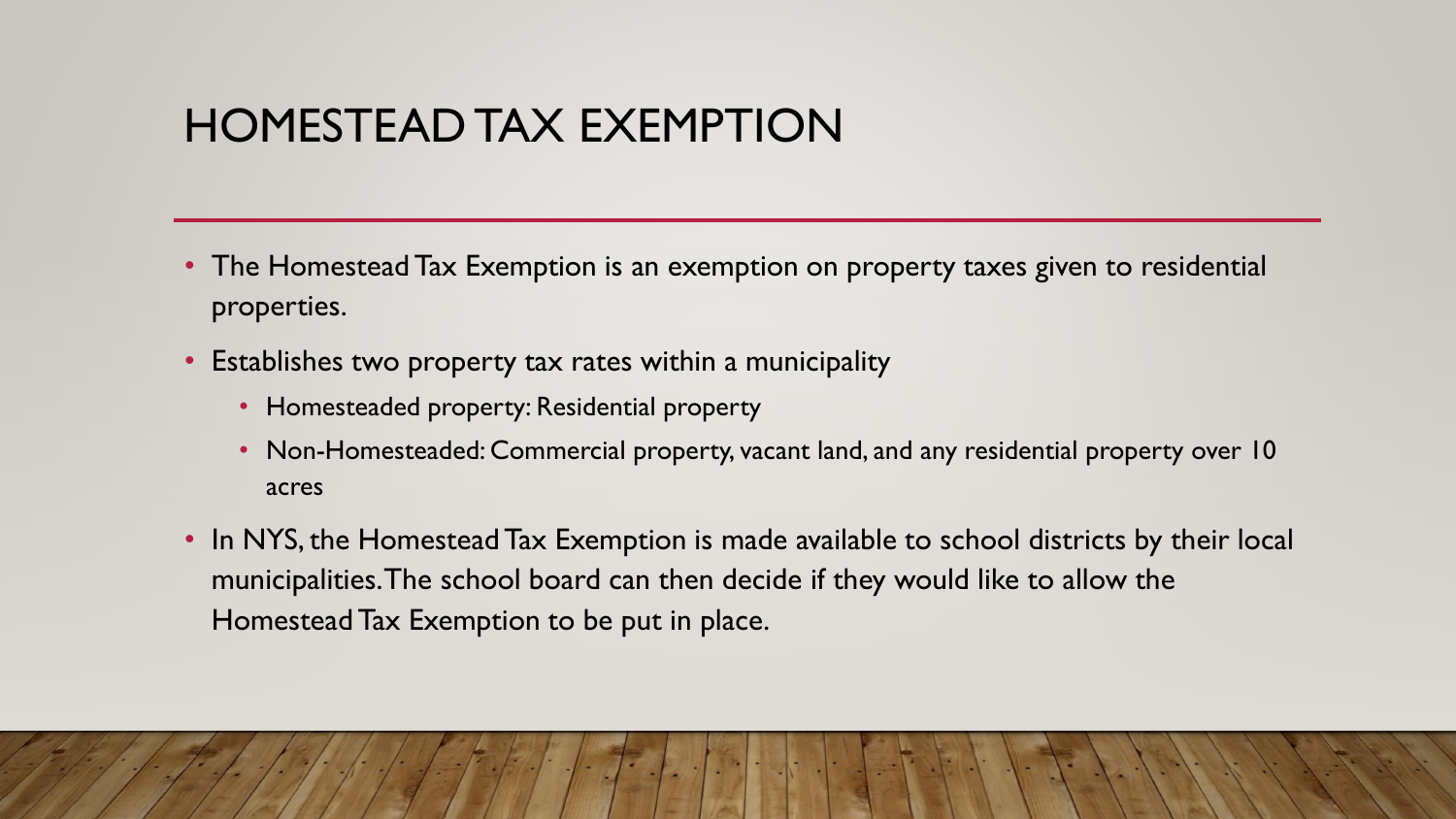# CAUSES OF THE PROBLEM

- The Homestead Exemption was implemented by the Rotterdam Town Board in 2007 Source: Article VII § 255-14, Rotterdam Town Code
- In Rotterdam, the Schalmont School District implemented the Homestead Tax exemption while the Mohonasen School District did not.
- Town of Rotterdam Reassessed Properties in 2004-2005
	- Source: Rotterdam Town Assessor, 2021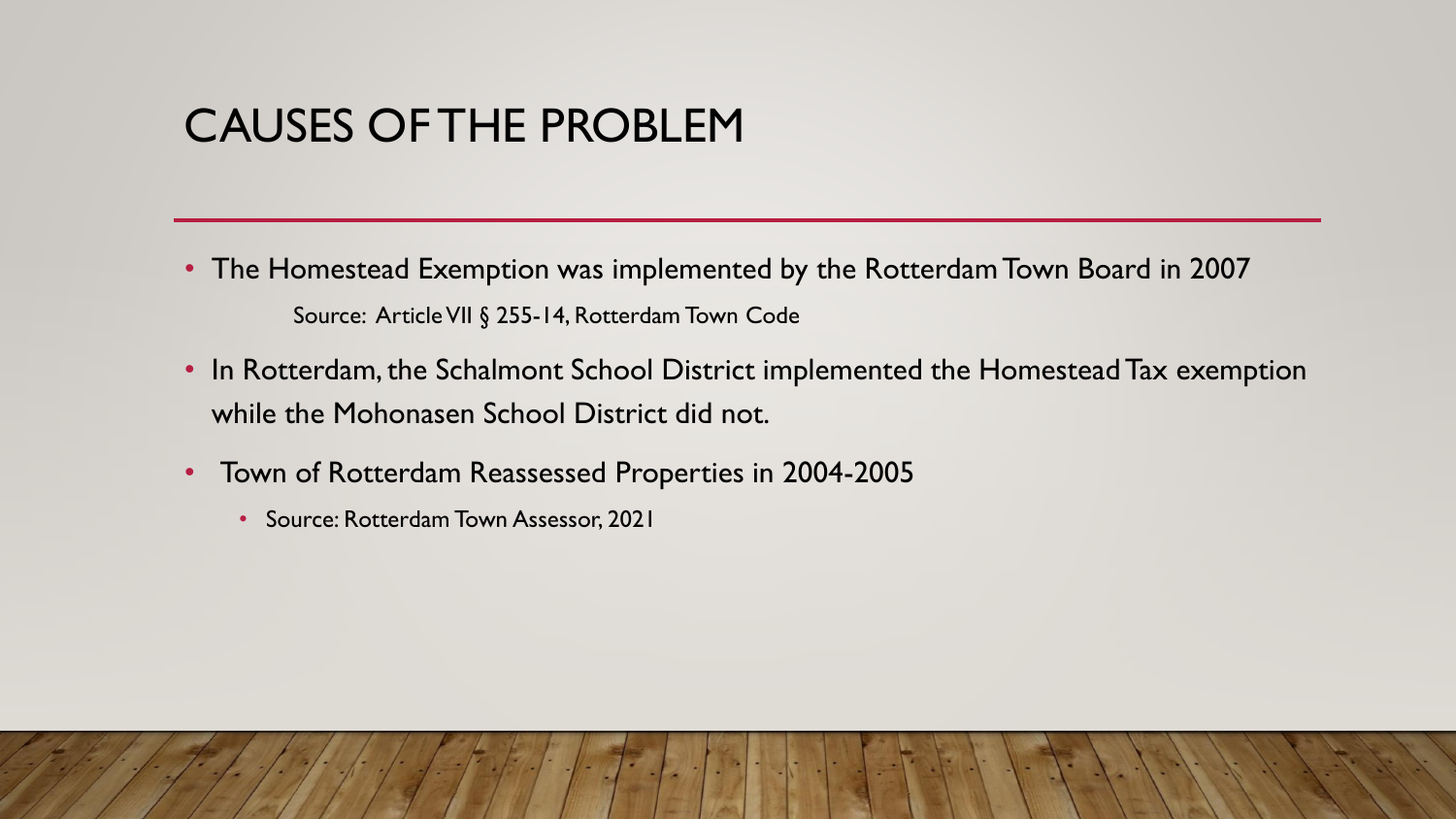# SCHOOL TAX RATES FOR SCHALMONT CSD IN ROTTERDAM, NY

| <b>Time Period</b> | Homestead Tax Rate in \$<br><b>Per Thousand</b> | <b>Non-Homestead Tax Rate</b><br>in \$ Per Thousand |
|--------------------|-------------------------------------------------|-----------------------------------------------------|
| 2017               | 20.109626                                       | 25.069598                                           |
| 2018               | 20.324295                                       | 23.997271                                           |
| 2019               | 19.875837                                       | 26.273008                                           |
| 2020               | 19.237114                                       | 25.831486                                           |
| 2021               | 19.350354                                       | 25.831413                                           |

Source of data: Rotterdam Town Second Deputy Receiver of Taxes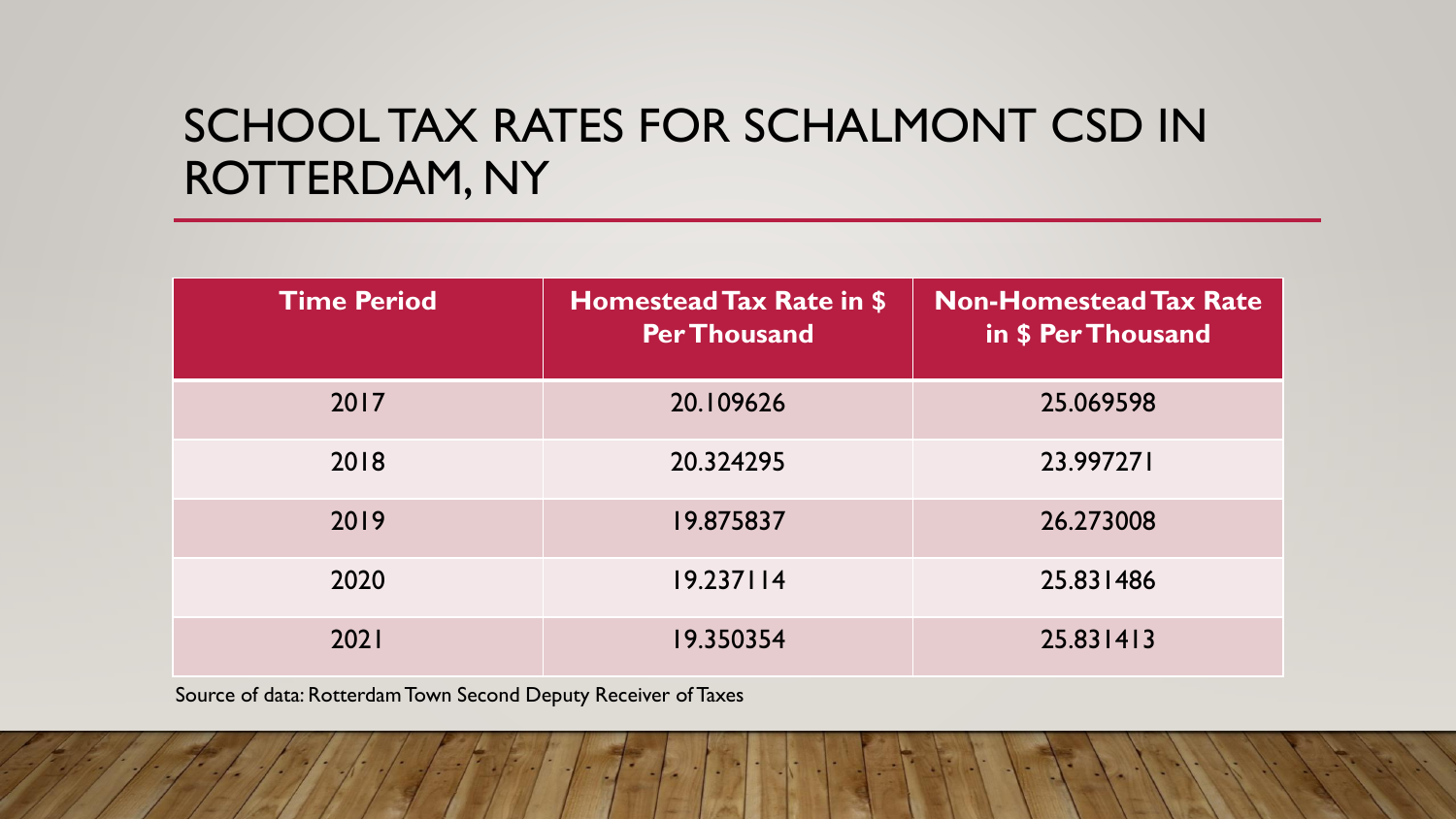# **POLICY**

• The Rotterdam Town Board over a course of five years will phase out the Homestead Tax option within its municipality by gradually equalizing the percentages of homestead and non-homestead taxes paid.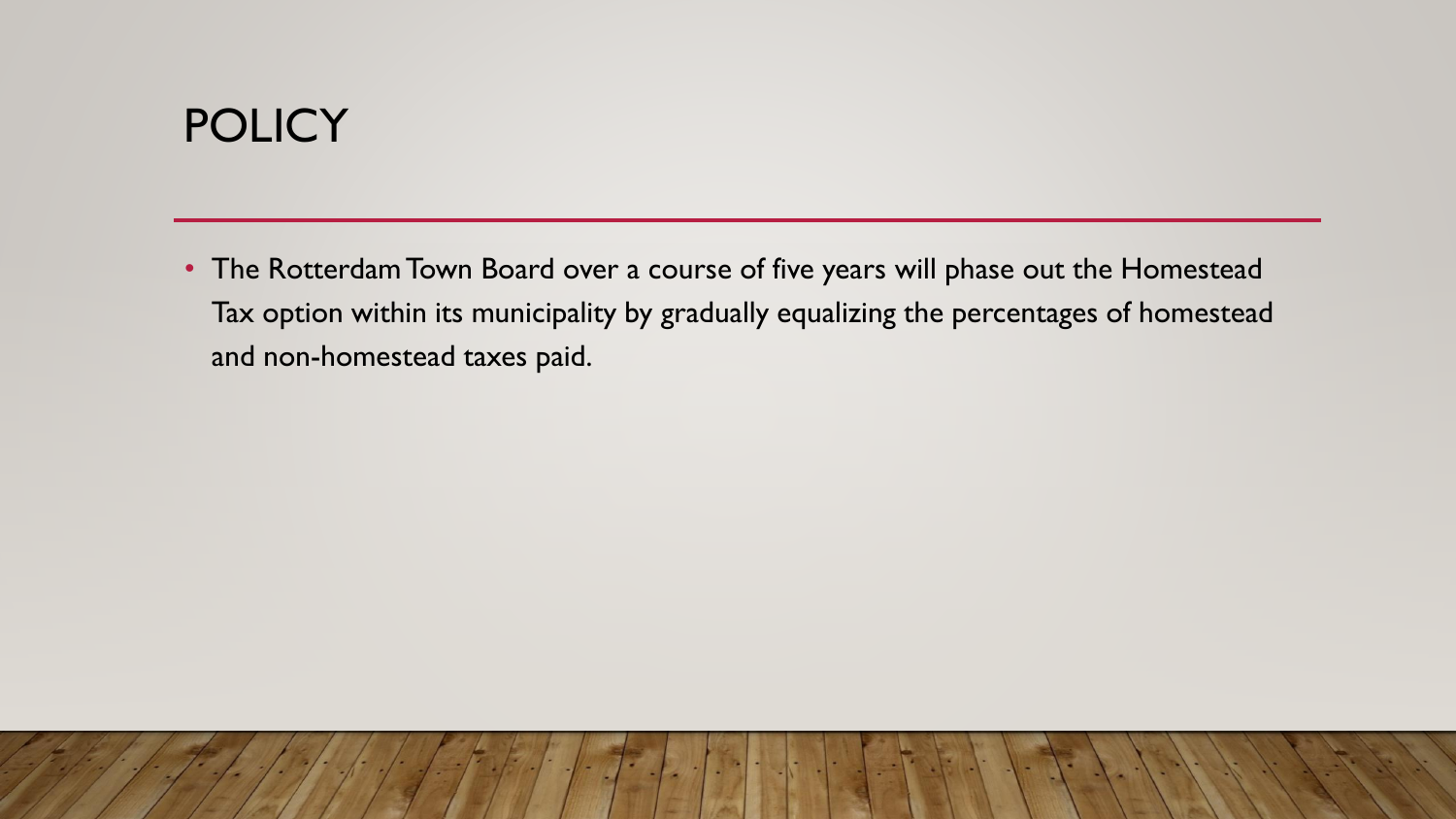## **EFFECTIVENESS**



Source: Town of Rotterdam Receiver of Taxes Office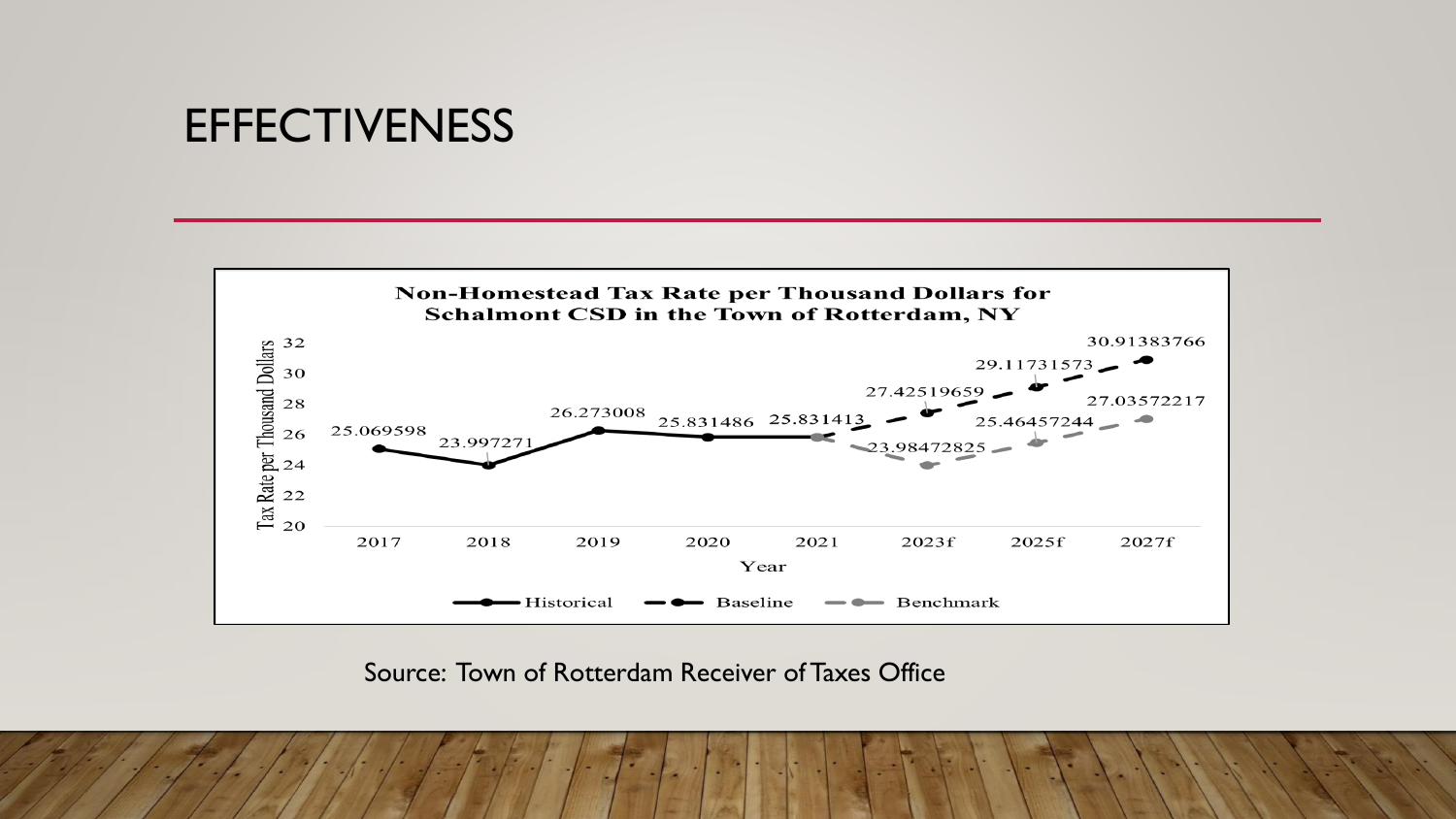# POLICY PROPOSAL

• This policy would be created by the Rotterdam Town Board, allowing new businesses in the Schalmont Central School District to receive the Homestead tax rate and a 20% increase in tax rate every year for the next 5 years to the non-Homestead tax rate.

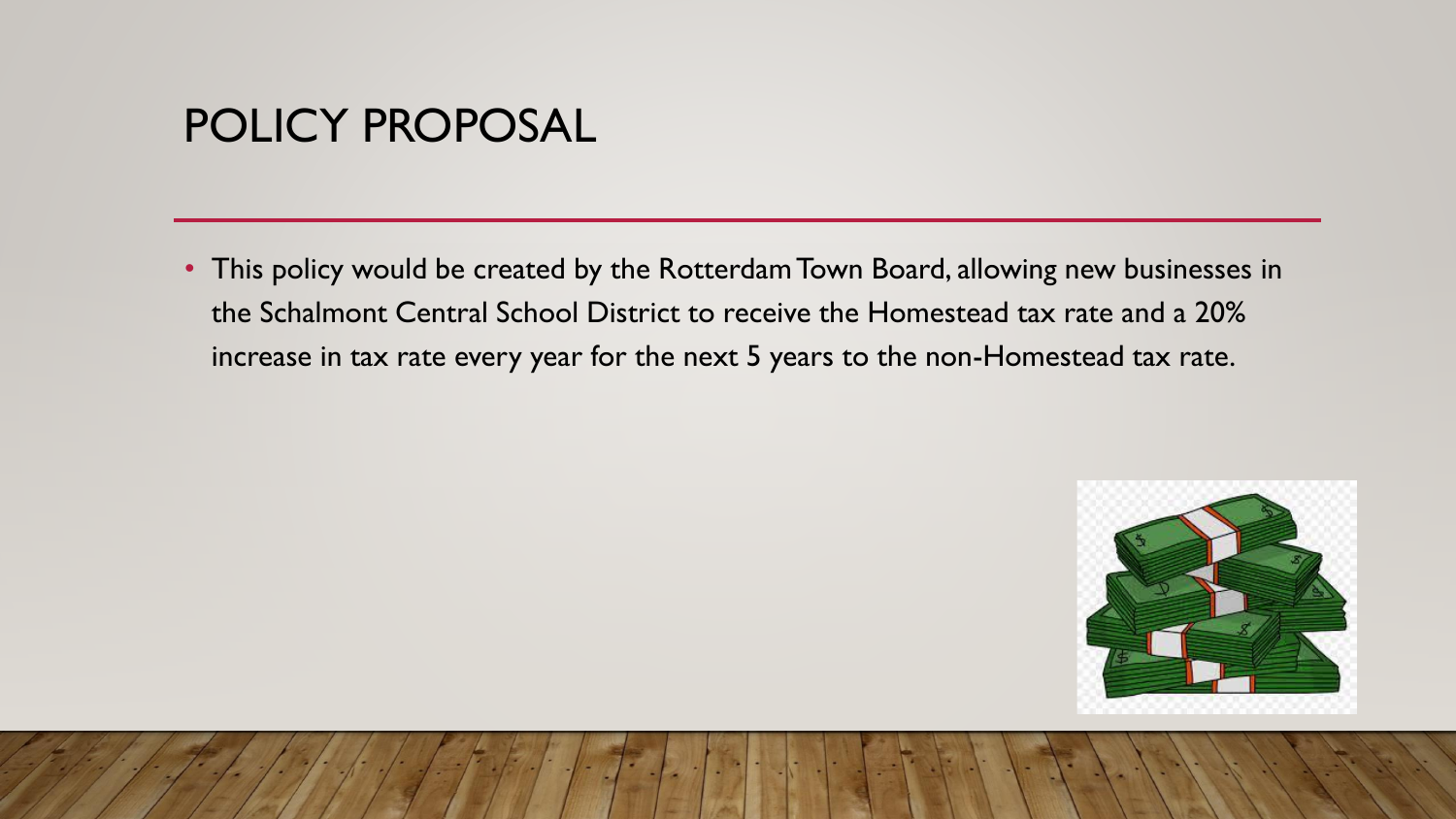# **EFFECTIVENESS**

#### Number of Businesses in the Rotterdam Section of the SCSD with Historical, Projected Baseline and Projected Benchmark



Source: Rotterdam Town Assessors Office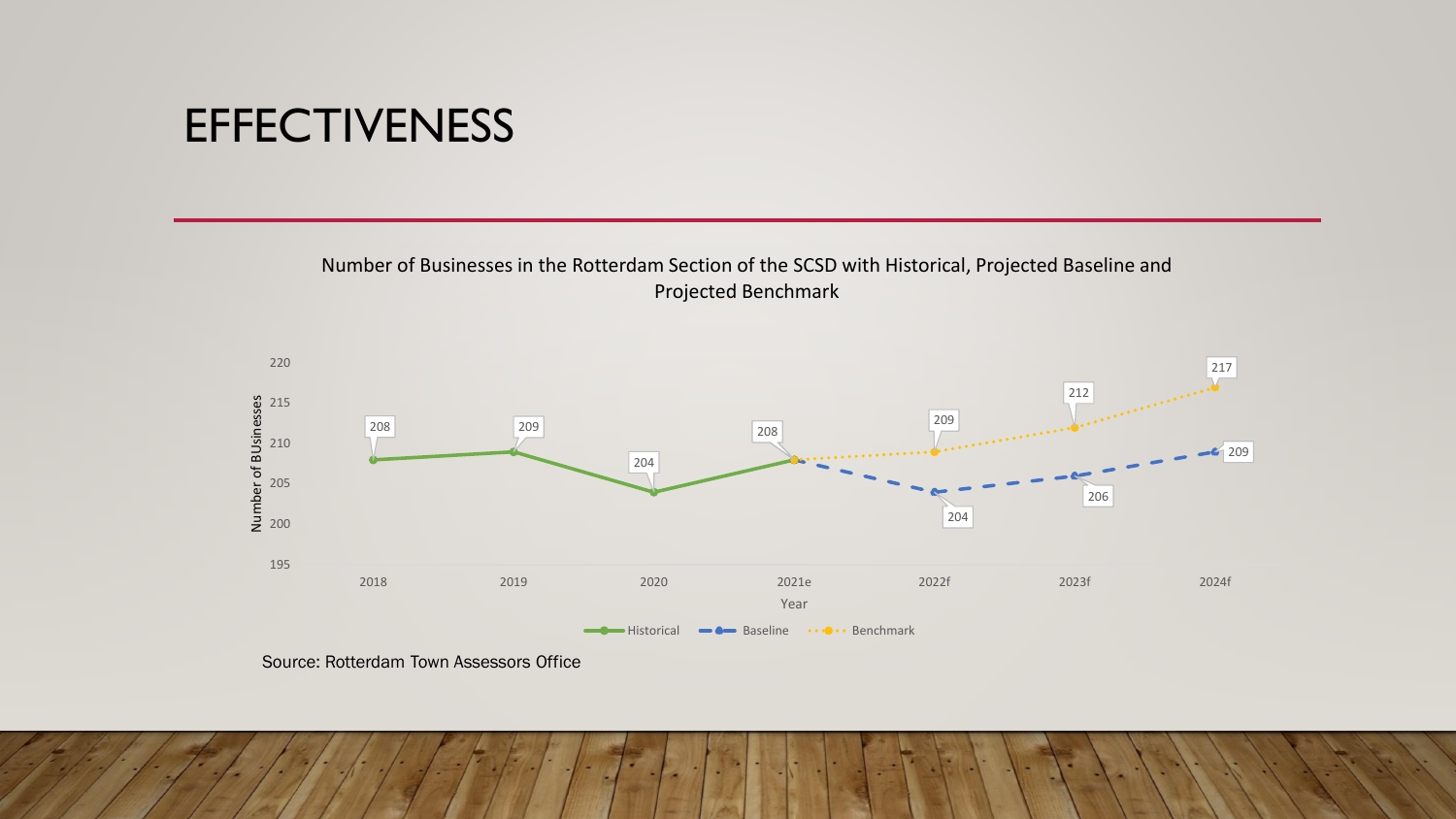# BENEFITS AND COSTS OF THE POLICIES

#### **BENEFITS**

- Increase number & variety of businesses
- Increase the town's revenue
- Brings new jobs to the community
- Increase the influx of people
- Reduce the inequitable tax difference
- Fill vacant commercial properties
- Encourages new infrastructure

### **COSTS**

- Increased business competition
- Residential tax rate gradually increases
- School tax bill confusion
- Loss of green space
- There will be increased traffic
- Creates a need to expand infrastructure
- Impact on Schalmont School District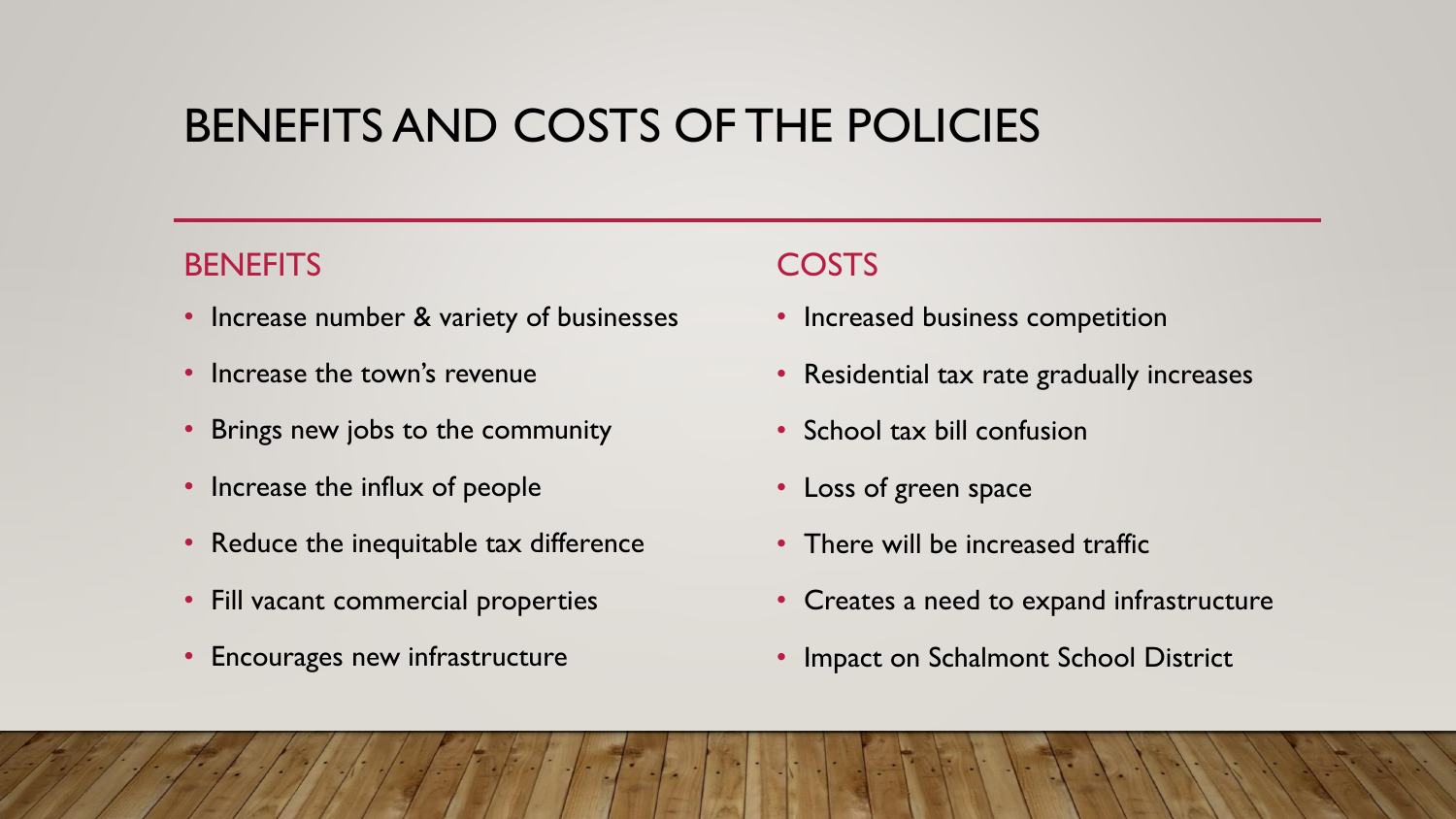# ACADEMIC EVIDENCE

- "A rank of 1 means the state's tax system is most favorable for business; a rank of 50 means the state's tax system is the least favorable for business.", NY overall Index Rank is 49, having the 2nd least favorable state tax system for businesses in America.
	- Tax Foundation Inc., 2020
- "In this weakened economy, we must do everything we can to stimulate their growth through common sense tax relief and incentives to hire and expand."
	- Washington: Federal Information & News Dispatch, 2010
- "This (the homestead exemption) is a dangerous initiative that will not only hurt businesses, but the entire state."
	- PR Newswire, 2004
- "Basic economic principles illustrate the impact of a split taxing jurisdiction. If commercial tax rates are higher, rents within a jurisdiction will go up, along with the prices charged by local business."
	- *The CPA Journal*, 2014
- "Tax expenditures have little material effect, when in fact the financial [consequence] could be quite large."
	- *Tax Expenditures- Shedding Light on Government Spending through the Tax System,* 2003
- "Providing tax breaks to a company often provides incentives [to businesses] to help uplift the area where the business resides."
	- *Societies, 2019*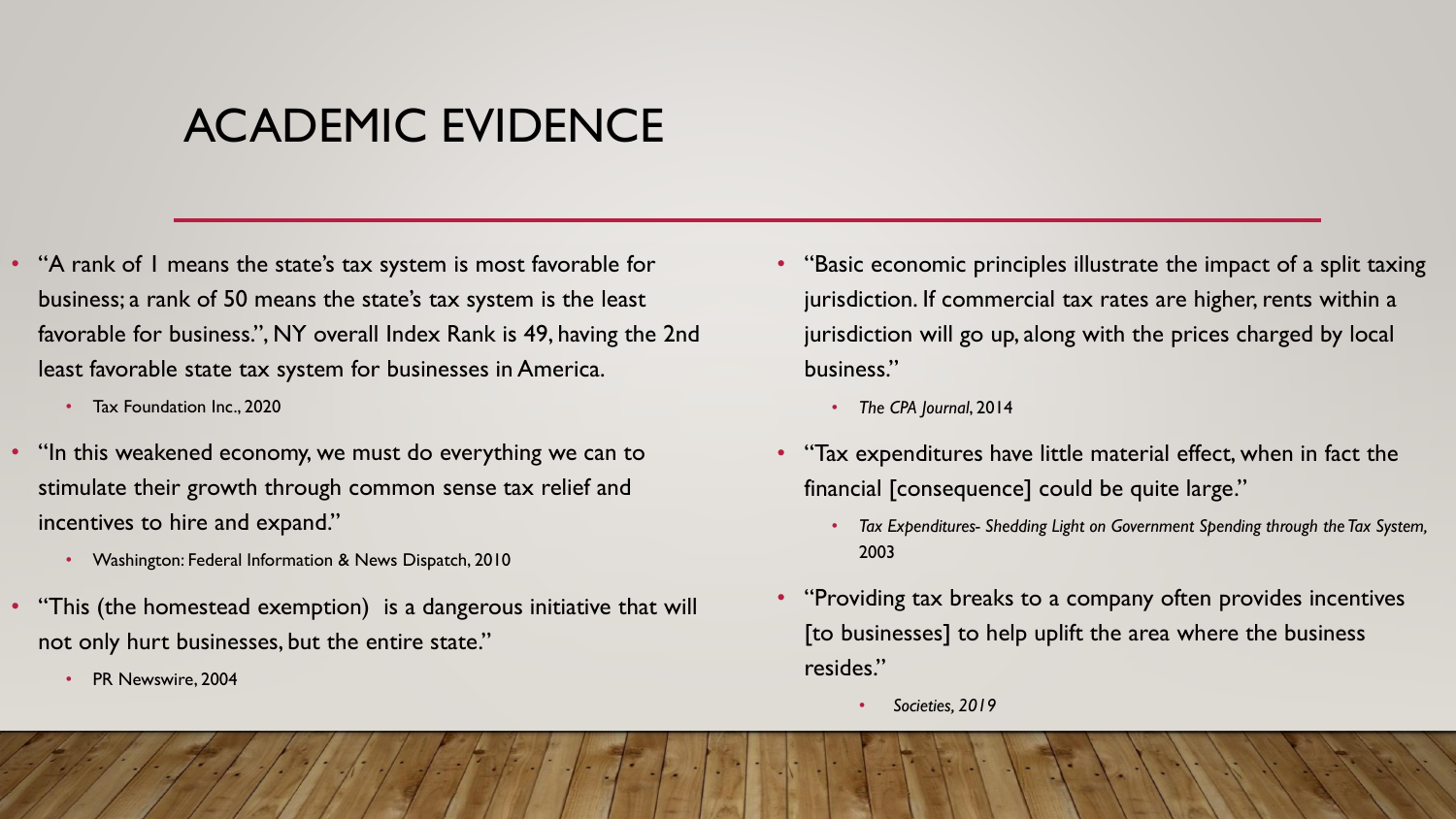# POLICY FEASIBILITY

- The support of Rotterdam Town Board members is essential in getting these policies passed.
- Business owners in the Town of Rotterdam, especially in the Schalmont School District, will be in favor of these policies.
- Many citizens in the Town of Rotterdam will favor these policies because of their abilities to increase businesses and economic development.
- There may be initial confusion for residential property owners on school tax bills.